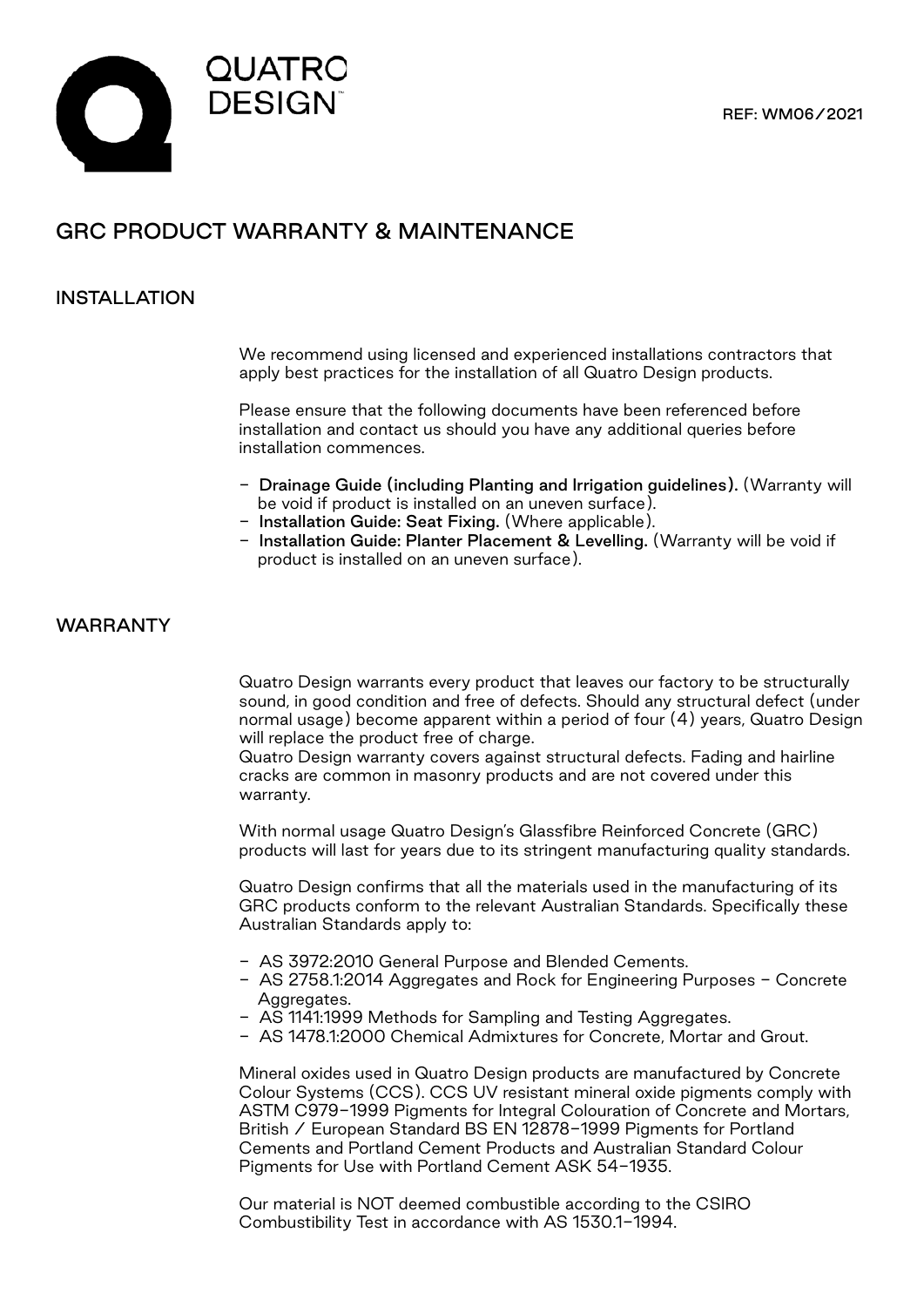Additionally, where materials are not referenced to an Australian Standard, Quatro Design uses products (eg. alkali-resistant glass) that conform to A Recommended Practice 'Design, Manufacture and Installation of Glass Reinforced Concrete (GRC)' published by the National Precast Concrete Association of Australia (NPCAA).

Glassfibre Reinforced Concrete surfaces can vary in look, colour and shading (particularly with darker pigments). This is considered a natural aspect of the product and adds to its aesthetic appeal. Any colour and tonal irregularities are not covered under warranty.

All products are made to order and recommended dispatch times take product curing time into consideration. Should earlier dispatch dates be required this could result in partially cured products being shipped. This will void Quatro Design's warranty.

All Quatro Design planters come standard with complimentary acrylic-based waterproofing, and bitumen waterproofing is available on request. All waterproofing is covered under our four-year warranty but if the waterproofing membrane has been compromised, by drilling holes into our products for example, waterproofing will have to be reapplied. Our products are sealed with Sealit Multipurpose Acrylic Clear waterproofing or SikaTite BE waterproofing membrane or Crommelin Pond Sealer. We recommend reapplying with the same or similar.

Our GRC products are not covered under warranty for vandalism like graffiti or damage from skateboards, bicycles and vehicles.

#### MAINTENANCE

Quatro Design products are manufactured in GRC, and as such they are masonry products that require minimal maintenance. GRC products can be cleaned with a damp cloth and gentle / mild soap-based cleaning products. Abrasive cleaning products should not be used.

Non-painted planter products have SureSeal EZY AS 1-2-3 penetrating sealer applied to the exterior GRC surface to protect against oil and water-based stains. For any additional maintenance information or queries on the sealant please visit suresealants.com.au. Warranty will be void if cleaning and maintenance guidelines are not adhered to.

Seating modules additionally have SureSeal Graffiti Shield applied to the external surfaces. For any additional maintenance information or queries on the sealant please visit suresealants.com.au. Warranty will be void if cleaning and maintenance guidelines are not adhered to.

We use native Australian hardwood, known as Spotted Gum, for all timber seating units (unless specified differently). Where timber elements are incorporated into standard products the timber is sealed with Cabot's Natural Decking Oil (unless timber and sealant have been specified differently). We recommend reapplying with the same or similar oil every 6 months. If tint from the oil should leach onto the surface of the product, use a fine scourer pad and gentle / mild soap to remove.